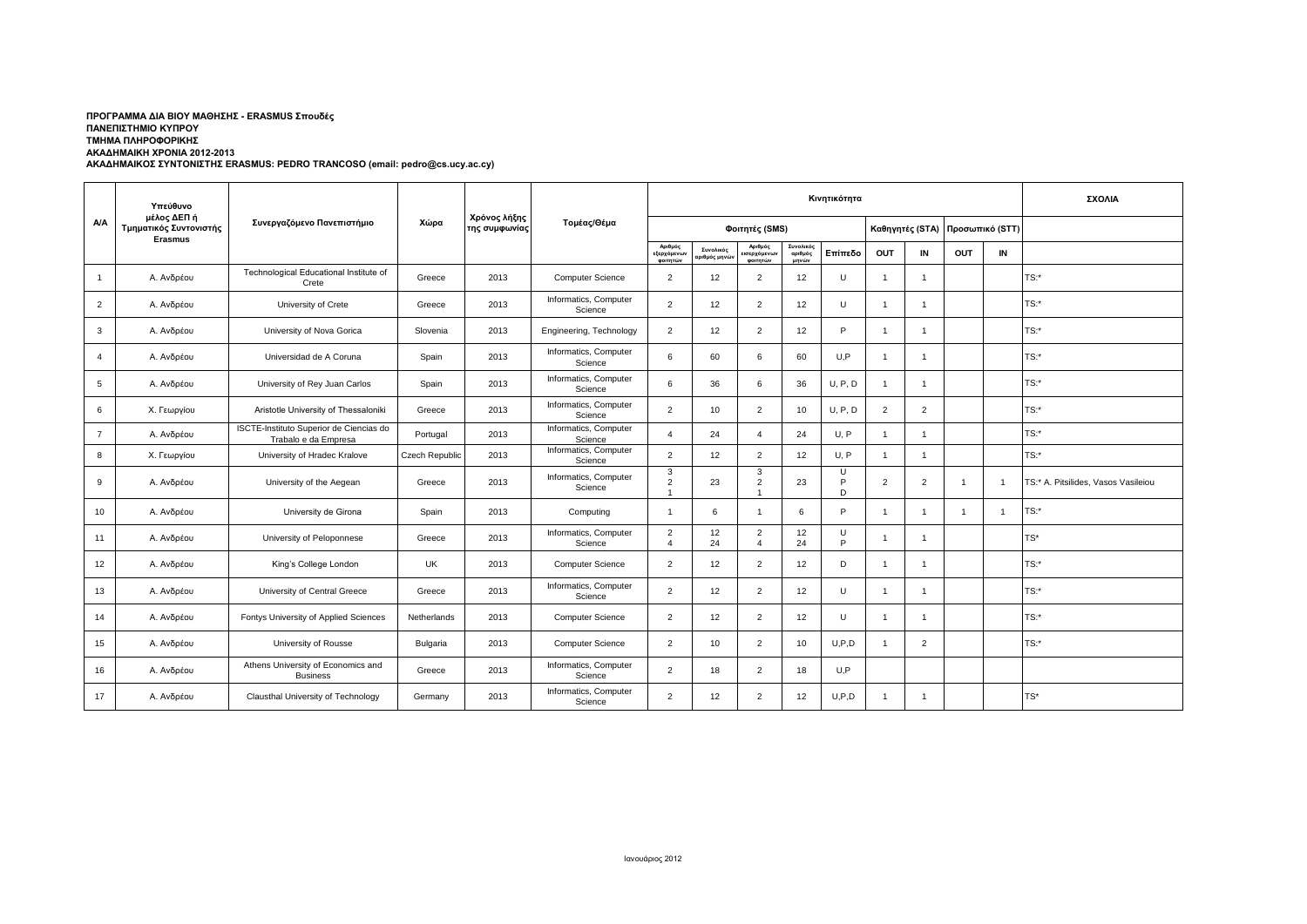## **ΑΚΑΔΗΜΑΙΚΟΣ ΣΥΝΤΟΝΙΣΤΗΣ ERASMUS: PEDRO TRANCOSO (email: pedro@cs.ucy.ac.cy) ΠΡΟΓΡΑΜΜΑ ΔΙΑ ΒΙΟΥ ΜΑΘΗΣΗΣ - ERASMUS Σπουδές ΠΑΝΕΠΙΣΤΗΜΙΟ ΚΥΠΡΟΥ ΤΜΗΜΑ ΠΛΗΡΟΦΟΡΙΚΗΣ ΑΚΑΔΗΜΑΙΚΗ ΧΡΟΝΙΑ 2012-2013**

|            | Υπεύθυνο<br>μέλος ΔΕΠ ή<br>Τμηματικός Συντονιστής<br>Erasmus | Συνεργαζόμενο Πανεπιστήμιο                                         |             | Χρόνος λήξης<br>της συμφωνίας | Τομέας/Θέμα                                                        | Κινητικότητα                            |                           |                                            |                               |                  |                |                                 |                |    | ΣΧΟΛΙΑ                                                                                                                   |
|------------|--------------------------------------------------------------|--------------------------------------------------------------------|-------------|-------------------------------|--------------------------------------------------------------------|-----------------------------------------|---------------------------|--------------------------------------------|-------------------------------|------------------|----------------|---------------------------------|----------------|----|--------------------------------------------------------------------------------------------------------------------------|
| <b>A/A</b> |                                                              |                                                                    | Χώρα        |                               |                                                                    | Φοιτητές (SMS)                          |                           |                                            |                               |                  |                | Καθηγητές (STA) Προσωπικό (STT) |                |    |                                                                                                                          |
|            |                                                              |                                                                    |             |                               |                                                                    | Αριθμός<br>.<br>εξερχόμενων<br>φοιτητών | Συνολικός<br>ιριθμός μηνώ | Αριθμός<br><b>εισερχόμενων</b><br>φοιτητών | Συνολικός<br>αριθμός<br>μηνών | Επίπεδο          | OUT            | IN                              | OUT            | IN |                                                                                                                          |
| 18         | Α. Ανδρέου                                                   | University of Pireaus                                              | Greece      | 2013                          | Informatics, Computer<br>Science                                   |                                         |                           | 3                                          | 18                            | U                |                | $\overline{1}$                  |                |    |                                                                                                                          |
| 19         | Α. Ανδρέου                                                   | Universitat Politecnica de Catalunya                               | Spain       | 2013                          | <b>Computer Science</b>                                            | $\overline{4}$                          | 40                        | 4                                          | 40                            | U.P              | 3              | 3                               |                |    | $TS:$ *                                                                                                                  |
| 20         | Α. Ανδρέου                                                   | Manchester Metropolitan University                                 | UK          | 2013                          | <b>Computer Science</b>                                            | $\mathbf{1}$                            | 6                         |                                            | 6                             | U.P              | -1             | $\overline{1}$                  |                |    | $TS:$ *                                                                                                                  |
| 21         | Α. Ανδρέου                                                   | Seconda University of Napoli                                       | Italy       | 2013                          | Informatics, Computer<br>Science                                   | $\Delta$                                | 36                        | Δ                                          | 36                            | U.P              | 3              | 3                               |                |    | $TS:$ *                                                                                                                  |
| 22         | Α. Ανδρέου                                                   | University of Piraeus                                              | Greece      | 2013                          | Informatics, Computer<br>Science<br>(Τμήμα Ψηφιακών<br>Συστημάτων) | 3<br>$\overline{2}$                     | 26                        | 3<br>$\overline{2}$                        | 26                            | U<br>P<br>D      | 3              | 2                               | $\overline{2}$ | 2  | Andreas Pitsillides, Vasos Vasiliou                                                                                      |
| 23         | Α. Ανδρέου                                                   | University of Southern Denmark, Odense                             | Denmark     | 2013                          | Informatics, Computer<br>Science                                   | $\overline{2}$                          | 18                        | 2                                          | 18                            | U.P.D            | -1             | $\overline{1}$                  |                |    | at the University of Southern Denmark<br>only few courses at undergraduate level<br>are taught in English (το αναφέρει η |
| 24         | Χ.Γεωργίου                                                   | National Technical University of Athens<br>(Metsovio)              | Greece      | 2013                          | <b>Computer Science</b>                                            | 3                                       | 18                        | 3                                          | 18                            | U.P              | -1             | $\overline{1}$                  |                |    | $TS:$ *                                                                                                                  |
| 25         | Α. Ανδρέου                                                   | University of Tampere                                              | Finland     | 2013                          | Informatics, Computer<br>Science                                   | $\overline{2}$                          | 18                        | $\overline{2}$                             | 18                            | P,D              |                | -1                              |                |    | $TS:$ *                                                                                                                  |
| 26         | Χ.Γεωργίου                                                   | Alexander Technological Educational<br>Institution of Thessaloniki | Greece      | 2013                          | Computing<br><b>B.Sc.thesis</b>                                    | $\overline{2}$<br>$\overline{1}$        | 12<br>6                   | $\overline{2}$                             | 12<br>6                       | U<br>U           | -1             | -1                              |                |    | $TS:$ *                                                                                                                  |
| 27         | Χ.Γεωργίου                                                   | <b>Linnaeus University</b>                                         | Sweden      | 2013                          | Informatics, computer<br>Science                                   | 2                                       | 20                        | 2                                          | 20                            | U, P, D          | $\overline{1}$ | $\overline{1}$                  |                |    |                                                                                                                          |
| 28         | Κ. Παττίχης                                                  | Universitat Bern                                                   | Switzerland | 2014                          | <b>Biomedical Engineering</b>                                      | 2                                       | 12                        | 2                                          | 12                            | P <sub>.</sub> D | -1             | $\overline{1}$                  |                |    | $TS:$ *                                                                                                                  |
| 29         | Χ.Γεωργίου                                                   | University of Paris 13 (Paris Nord)                                | France      | 2013                          | Informatics, Computer<br>Science                                   | 3<br>$\overline{2}$                     | 36<br>12                  | 3<br>$\overline{c}$                        | 36<br>12<br>3                 | U<br>P<br>D      | - 1            | -1                              |                |    |                                                                                                                          |